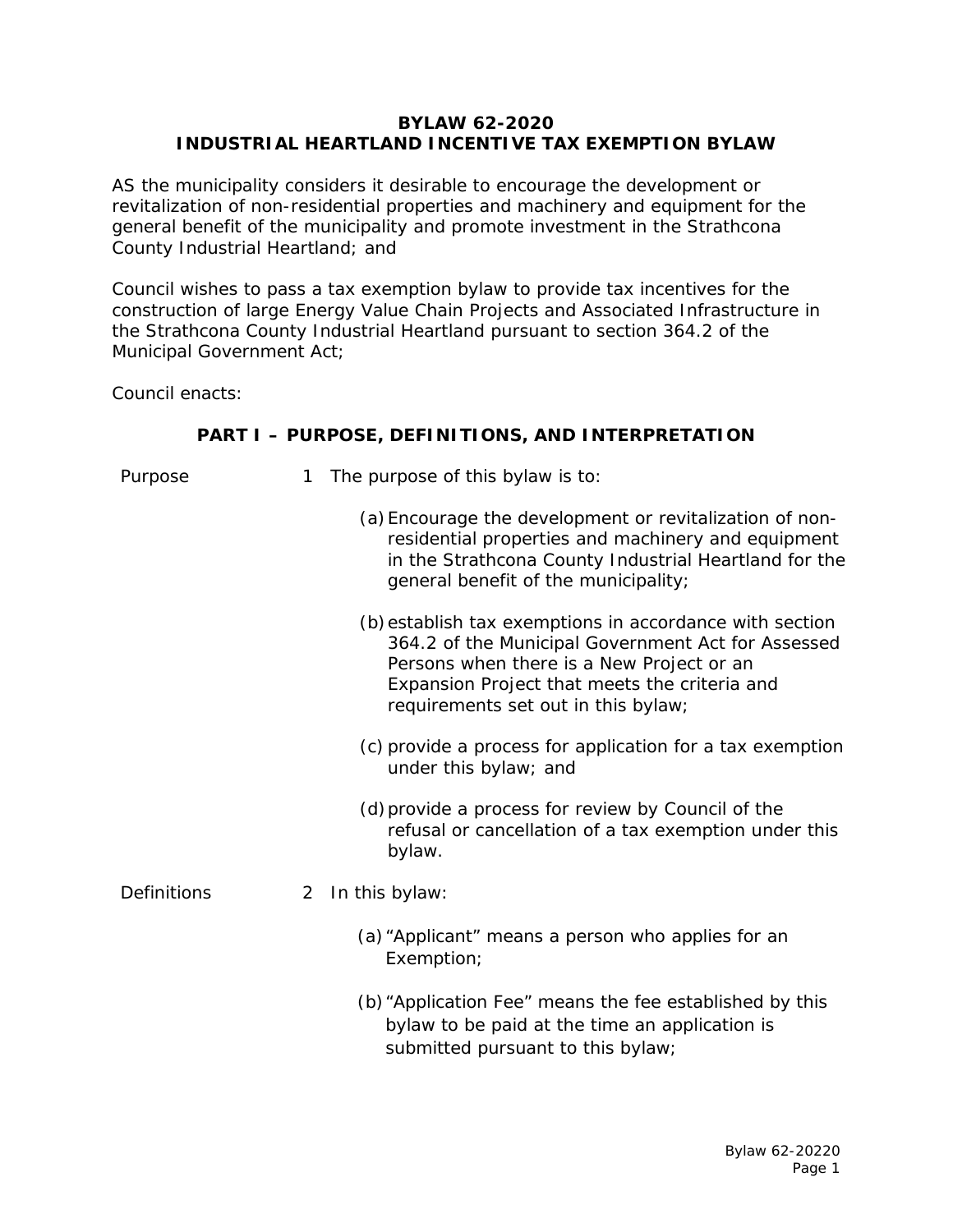- (c) "Assessed Person" means an assessed person as defined under section 284(1) of the Municipal Government Act;
- (d)"Associated Infrastructure" means the network of facilities and infrastructure that support hydrocarbon processing from the research and development of new innovative technology, necessary construction facilities, the development of the value-add product itself, its storage, and eventual delivery to an enduser (e.g. modular yards, air separation units, rail transportation facilities; etc.);
- (e) "Chief Commissioner" means the chief administrative officer of the County, or delegate;
- (f) "Commercial Operation Date" means the date from which the machinery and equipment components of the New Project or Expansion Project are operational as determined in accordance with MRAT and the Municipal Government Act, unless the New Project or Expansion Project does not include machinery and equipment, in which event "Commercial Operation Date" means the date at which the New Project or Expansion Project is complete as determined in accordance with MRAT and the Municipal Government Act;
- (g)"Complete Application" means an application submitted pursuant to this bylaw that includes the Application Fee, the application form, any information and documents set out on the application form and any additional application requirements for the tax incentives under this bylaw, including any additional documentation requested by the County to verify the accuracy of the information provided;
- (h)"County" means the municipal corporation of Strathcona County, a specialized municipality established under the authority of the Municipal Government Act and Order in Council 761/95;
- (i) "Council" means the Council of the County;
- (j) "Decision" means the decision to grant an Exemption, to reject the Exemption application, or to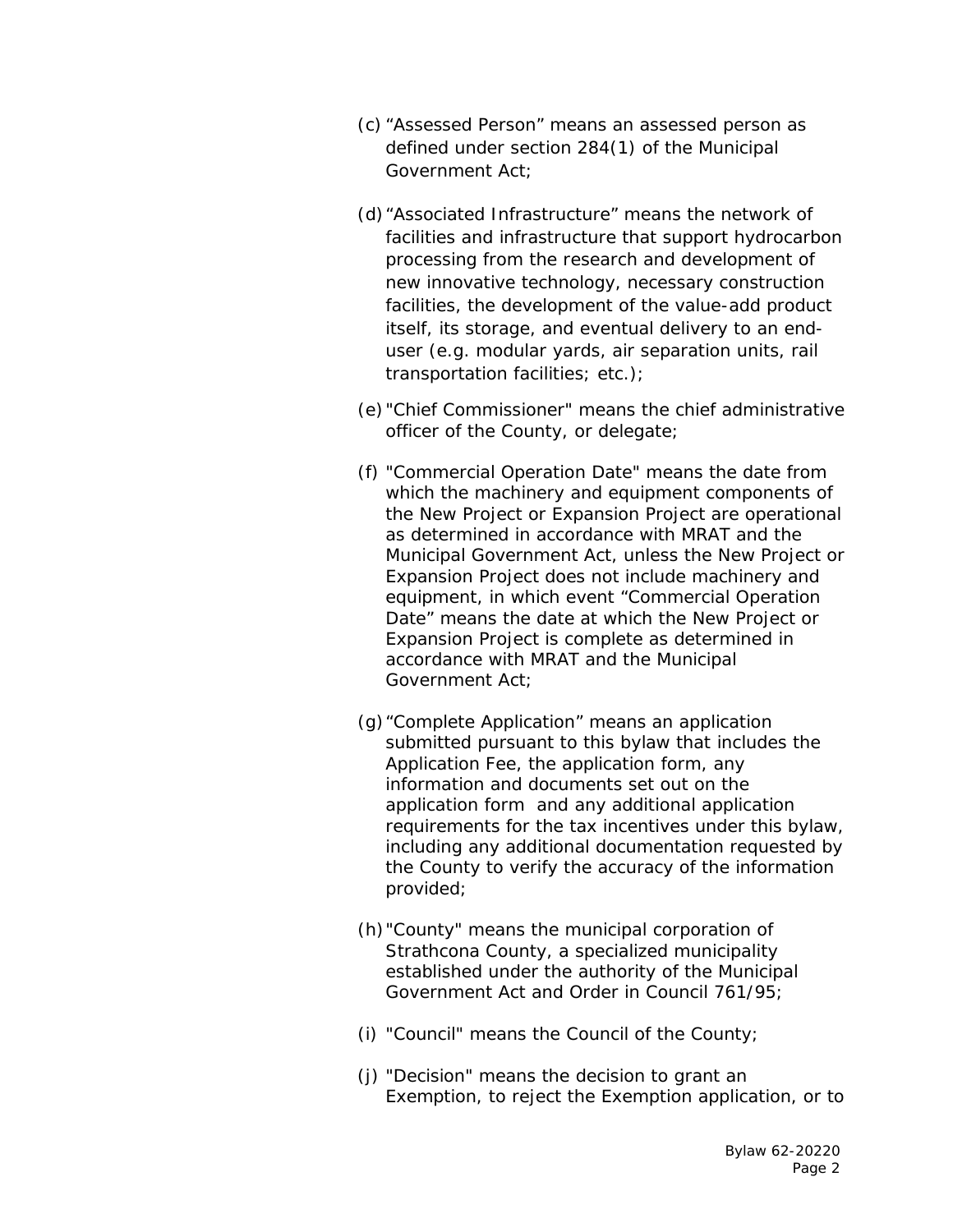cancel an Exemption;

- (k) "Eligible Capital Costs" means the lower of the actual total capital costs incurred to construct the New Project or Expansion Project, or the estimated cost to the Assessed Person to construct the New Project or Expansion Project at the time of Final Investment Decision as outlined in the Complete Application, and will include any new expenditures on labour, engineering, materials or other costs associated with the construction, but will not include the costs of any improvements or machinery and equipment that existed on the land before construction commenced or the land itself, or other non-capital costs such as legal/regulatory/permitting fees;
- (l) "Energy Value Chain Project" means a project associated with the processing or utilization of hydrocarbons in such a way that produces highervalue products relative to the feedstock and may include, but is not limited to, projects that involve:
	- (i) manufacturing products;
	- (ii) researching and developing product lines and new technology;
	- (iii) transporting and storage of products; and
	- (iv) services directly relating to manufacturing, researching or transporting products; and
	- (v)Associated Infrastructure.
- (m) "Exemption" means the portion of taxes on nonresidential property and machinery and equipment that have been determined to be exempt in accordance with this bylaw, and which are computed separately under this bylaw for non-residential property and for machinery and equipment;
- (n)"Expansion Project" means an expansion of an existing Energy Value Chain Project, but does not include replacement and upgrading of the components of an existing project;
- (o)"Final Investment Decision" means the final approval and sanction by the owners of a New Project or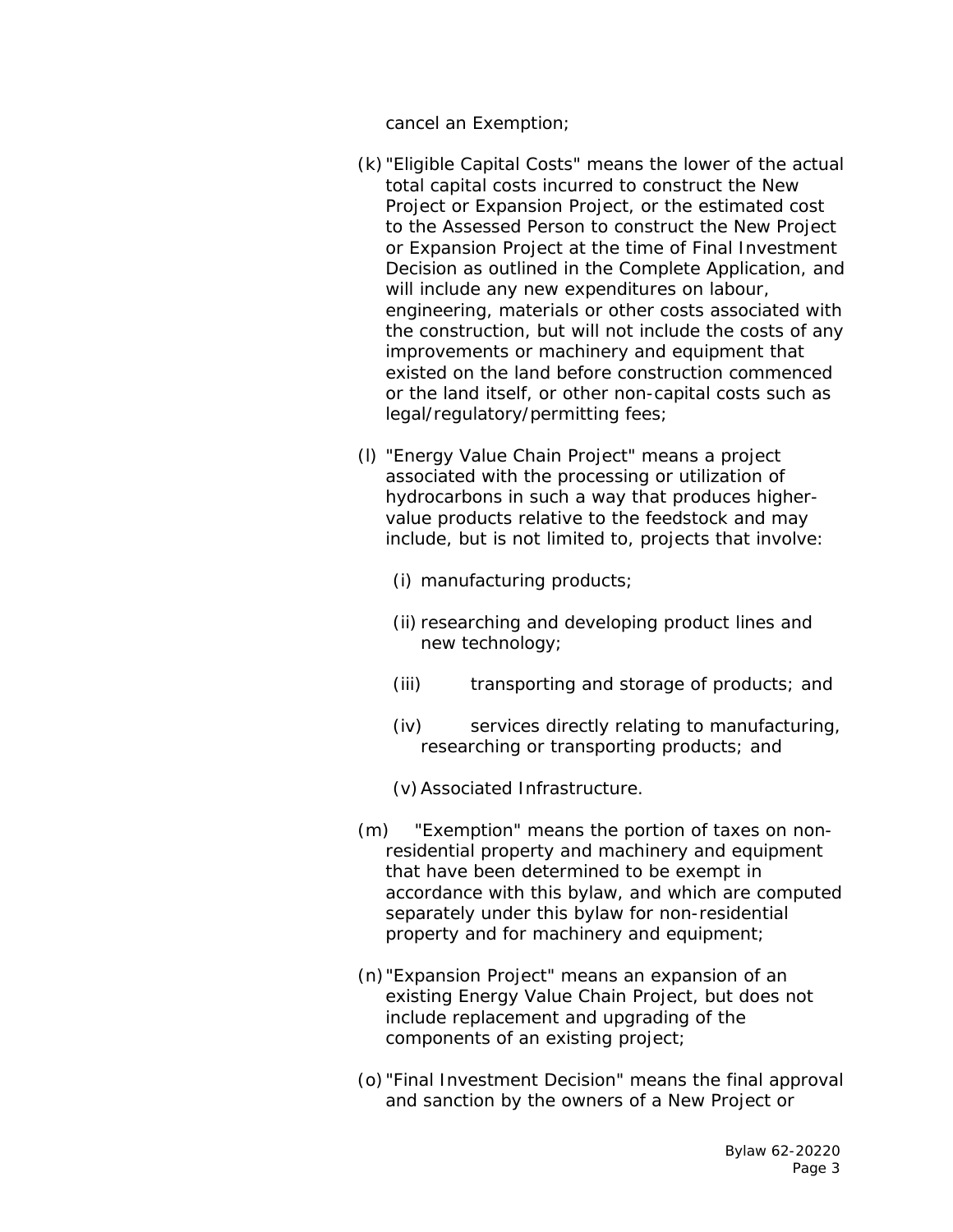Expansion Project;

- (p)"Full Time Position" means the equivalent of a person working a minimum of 34 hours per week throughout a 52-week period;
- (q)"machinery and equipment" means the type of property falling within the assessment class specified in section 297(1)(d) of the Municipal Government Act;
- (r) "Municipal Government Act" means the *Municipal Government Act*, RSA 2000, c M-26;
- (s) "MRAT" means the *Matters Relating to Assessment and Taxation Regulation*, 2018, AR 203/2017;
- (t) "New Project" means a new construction for an Energy Value Chain Project on a Property;
- (u)"non-residential" means the type of property falling within the assessment class specified in section 297(1)(b) of the Municipal Government Act;
- (v) "Property" means the property or properties on which an Applicant is applying to qualify for an Exemption;
- (w) "Qualifying Property" means a Property which meets the criteria under this bylaw for an Exemption;
- (x) "Skilled Job" means a job that requires a university degree, post-secondary diploma or certificate, or some form of trade credential that is commonly recognized, and the County at its sole discretion will determine whether the job meets such qualifications;
- (y) "Strathcona County Industrial Heartland" means that area of land in the north of Strathcona County found within the boundaries outlined in Schedule A;
- (z) "Supplementary Assessment" means a supplementary assessment as set out in Part 9, Division 4 of the Municipal Government Act;
- (aa) "Tax Incentive Agreement" means a written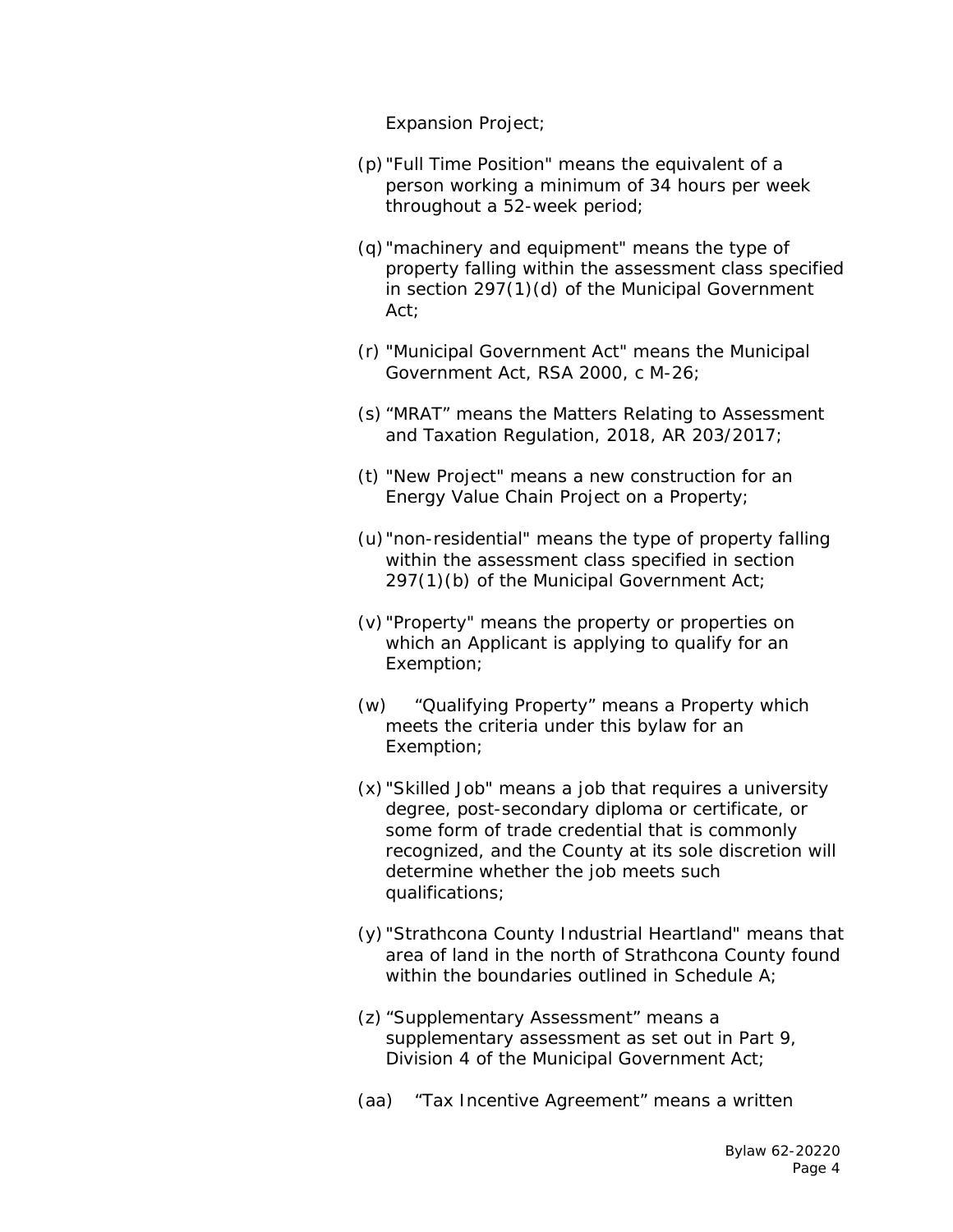|                | agreement setting out the terms and conditions for<br>an Exemption for the Qualifying Property.                                                                                                                           |
|----------------|---------------------------------------------------------------------------------------------------------------------------------------------------------------------------------------------------------------------------|
| Interpretation | 3 The following rules apply to interpretation of this bylaw:                                                                                                                                                              |
|                | (a) headings, titles, margin notes, and preambles in this<br>bylaw are for ease of reference only;                                                                                                                        |
|                | (b) gender-specific words, phrases, and references are<br>intended to be gender-neutral, and the singular<br>includes the plural as the context requires;                                                                 |
|                | (c) every provision of this bylaw is independent of all<br>other provisions and if any provision of this bylaw is<br>declared invalid by a Court, all other provisions of<br>this bylaw remain valid and enforceable; and |
|                | (d) references to bylaws and enactments in this bylaw<br>include amendments and replacement bylaws and<br>enactments, and regulations and orders thereunder.                                                              |

# **PART II – AUTHORITY AND CRITERIA FOR EXEMPTION**

| Authority to Grant<br>Exemption |   | 4 The Chief Commissioner has the authority to determine<br>whether an Exemption will be granted in accordance with<br>the terms and conditions of this bylaw.                                                 |
|---------------------------------|---|---------------------------------------------------------------------------------------------------------------------------------------------------------------------------------------------------------------|
| Criteria for<br>Exemption       | 5 | (1) To be eligible for an Exemption, the following eligibility<br>criteria must be met:                                                                                                                       |
|                                 |   | (a) Requirements for a New Project or an Expansion<br>Project:                                                                                                                                                |
|                                 |   | (i) be a New Project or an Expansion Project with<br>Eligible Capital Costs of more than \$50 million<br>Canadian dollars;                                                                                    |
|                                 |   | (ii) be commenced subsequent to this bylaw coming<br>into force, unless an application for exemption for<br>the New Project or Expansion Project is received<br>by the County on or before April 1, 2021; and |
|                                 |   | (iii) employ, on an annual basis, over 250 personnel,<br>including contract and subcontract labour, during<br>the construction period; or employ on the<br>Property on an ongoing basis after construction is |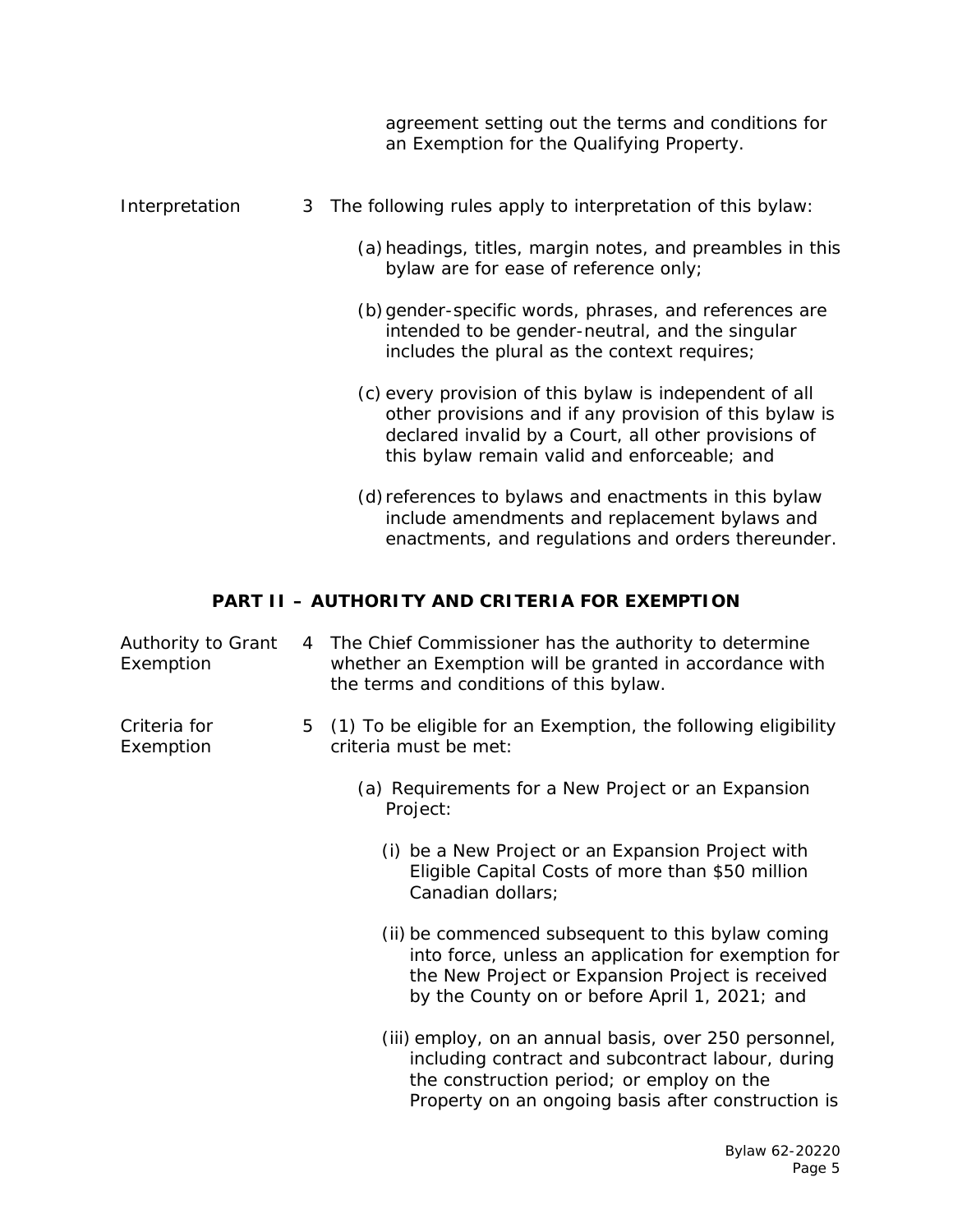complete, the equivalent of more than 15 Full Time Positions that qualify as Skilled Jobs.

- (b) Requirements for Qualifying Property:
	- (i) be physically located within the designated geographic area of the Strathcona County Industrial Heartland;
	- (ii) obtain all necessary development approvals from the County;
	- (iii) not be going through foreclosure; and
	- (iv) not have development compliance issues, be in violation of a development agreement, or in violation of the *Safety Code Act* at any time during the taxation years for which the Exemption applies.
- (c) Requirements for Applicant:
	- (i) Applicant is the Assessed Person or authorized agent for the Assessed Person;
	- (ii) Assessed Person must not be in arrears or have amounts owing with regards to property tax, utilities, or other fees owed to the County;
	- (iii) Assessed Person must not be in bankruptcy or receivership;
	- (iv)Assessed Person must be in compliance with terms and conditions of any grant or other financial assistance received from the County, irrespective of the New Project, the Expansion Project, or the Qualifying Property;
	- (v)Assessed Person and their agent must not furnish false information within an Application, or furnish false information or misrepresent any fact or circumstance to the County whether as part of the application process or during the term of the Tax Incentive Agreement; and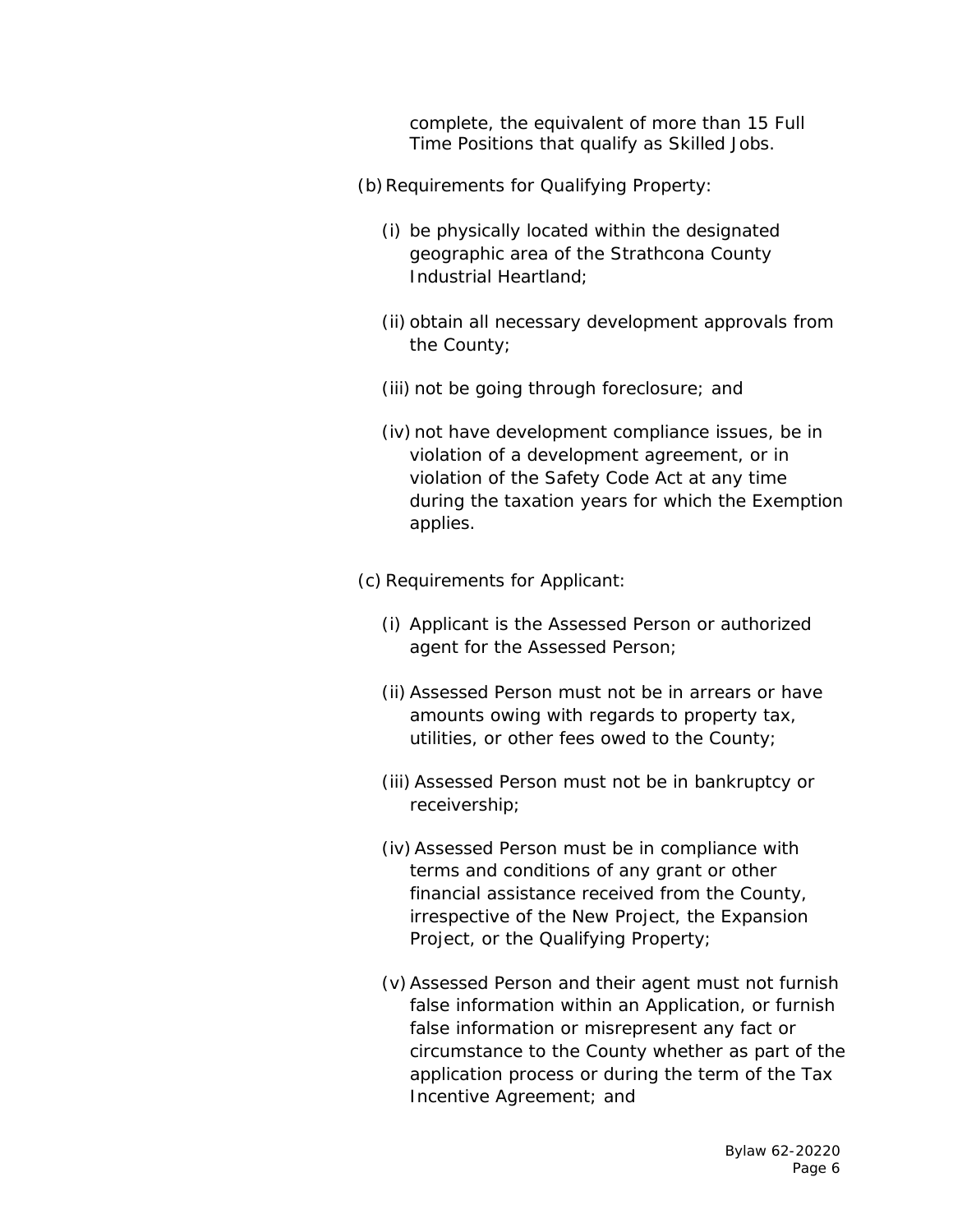- (vi)Assessed Person and their agent must meet all requirements under this bylaw and the Municipal Government Act.
- Ineligible Projects Period of Effect of Exemption (2) New Projects or Expansion Projects that transition operations or relocate development from one municipality within the boundaries of the Alberta Industrial Heartland as outlined in Schedule A to another municipality within the boundaries of the Alberta Industrial Heartland will not be eligible for an Exemption. (3) The Chief Commissioner may exercise discretion to refuse to have the County grant an Exemption when: (a)an entity related to the Assessed Person is in bankruptcy, or receivership; (b) the Assessed Person owns any interest in another property that is going through foreclosure; (c) an entity related to the Assessed Person owns any interest in another property going through foreclosure; (d) the Property is the subject of some form of litigation; (e) the Assessed Person is involved in litigation with the County; or (f) in the sole discretion of the Chief Commissioner, there is any other reason to believe that the Exemption is not in the public interest. 6 (1) An Exemption may have effect for up to: (a)11 consecutive taxation years if a Supplementary Assessment is prepared for the Property in the same taxation year as the Commercial Operation Date, but in no case will the Exemption have effect for more than 11 consecutive taxation years; and (b)10 consecutive taxation years if no Supplementary
	- Assessment is prepared for the Property in the same taxation year as the Commercial Operation Date, but in no case will the Exemption have effect for more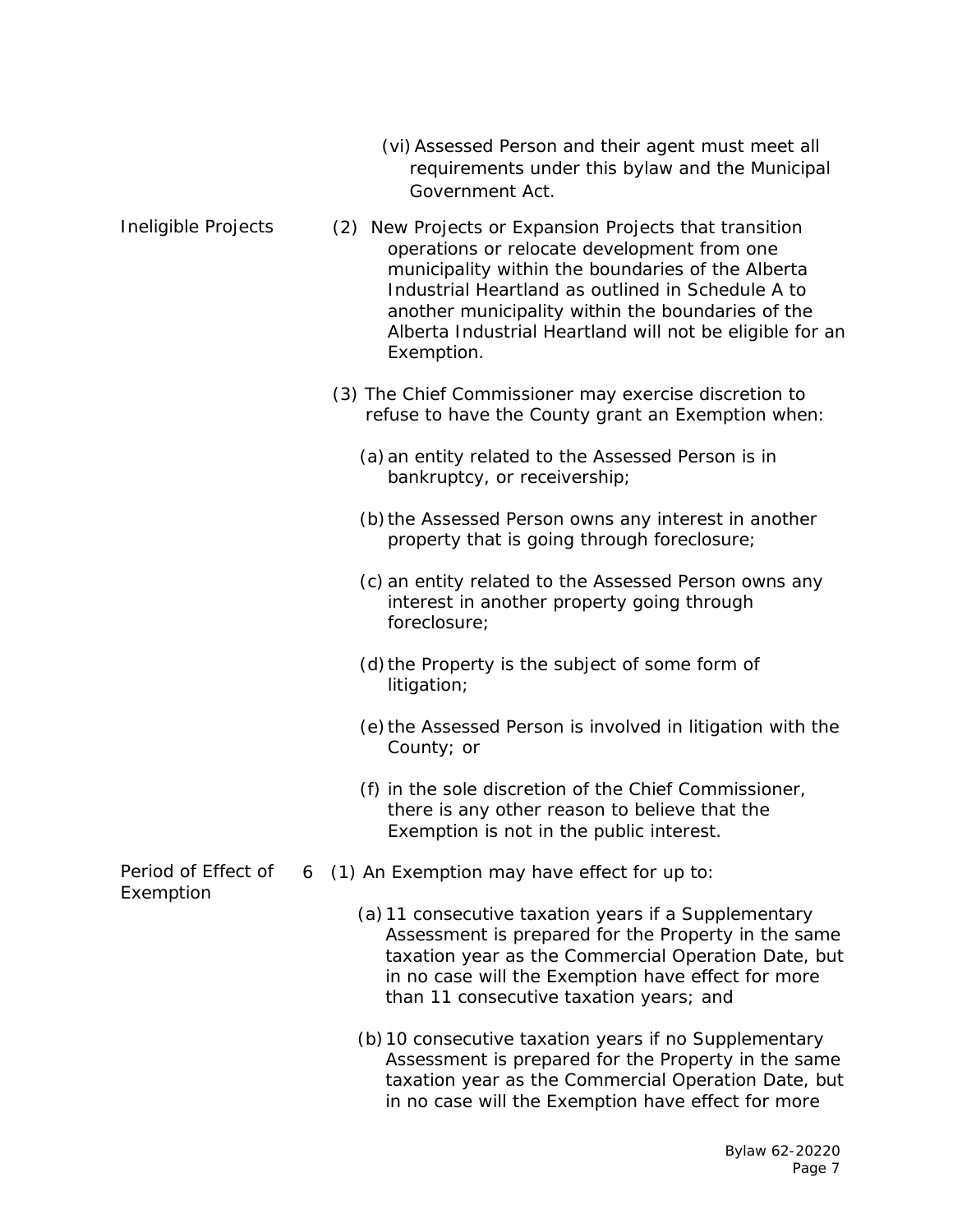|                        | than 10 consecutive taxation years,                                                                                                                                                                      |
|------------------------|----------------------------------------------------------------------------------------------------------------------------------------------------------------------------------------------------------|
|                        | and no subsequent application for exemption or deferral of<br>taxes will be accepted for the New Project or Expansion<br>Project.                                                                        |
|                        | (2) Notwithstanding anything in this bylaw, no exemption<br>will be permitted to apply in a taxation year that is more<br>than 15 years after an exemption is approved in<br>accordance with this bylaw. |
| Change of<br>Ownership | 7 (1) A change in ownership of the Property will not affect<br>the Exemption unless the new owner falls within one or<br>more of the terms for disqualification under section 5 of<br>this bylaw.        |
|                        | (2) To maintain eligibility for the Exemption, the new owner<br>must assume the obligations that arise under the Tax<br>Incentive Agreement.                                                             |

# **PART III – APPLICATION AND DECISION PROCESS**

| Application for<br>Exemption | 8 (1) The application process for an Exemption is as follows:<br>(i) Applicants must submit a Complete Application to<br>the County, and the County has the discretion to<br>reject applications that are incomplete, ineligible, or<br>provided after the deadline provided in this bylaw; |
|------------------------------|---------------------------------------------------------------------------------------------------------------------------------------------------------------------------------------------------------------------------------------------------------------------------------------------|
|                              | (ii) Applicants must submit a non-refundable application<br>fee of \$5,000.00 (Canadian dollars);                                                                                                                                                                                           |
|                              | a Complete Application must be received before<br>(iii)<br>construction of the New Project or Expansion Project<br>has commenced, unless the Complete Application is<br>received prior to April 1, 2021;                                                                                    |
|                              | Applicants whose applications are returned as<br>(iv)<br>incomplete or ineligible may resubmit an application<br>without payment of a further application fee;                                                                                                                              |
|                              | (v) notwithstanding the Complete Application<br>requirements, the County may require any<br>additional information that, in the discretion of the<br>County, is necessary to complete the application and                                                                                   |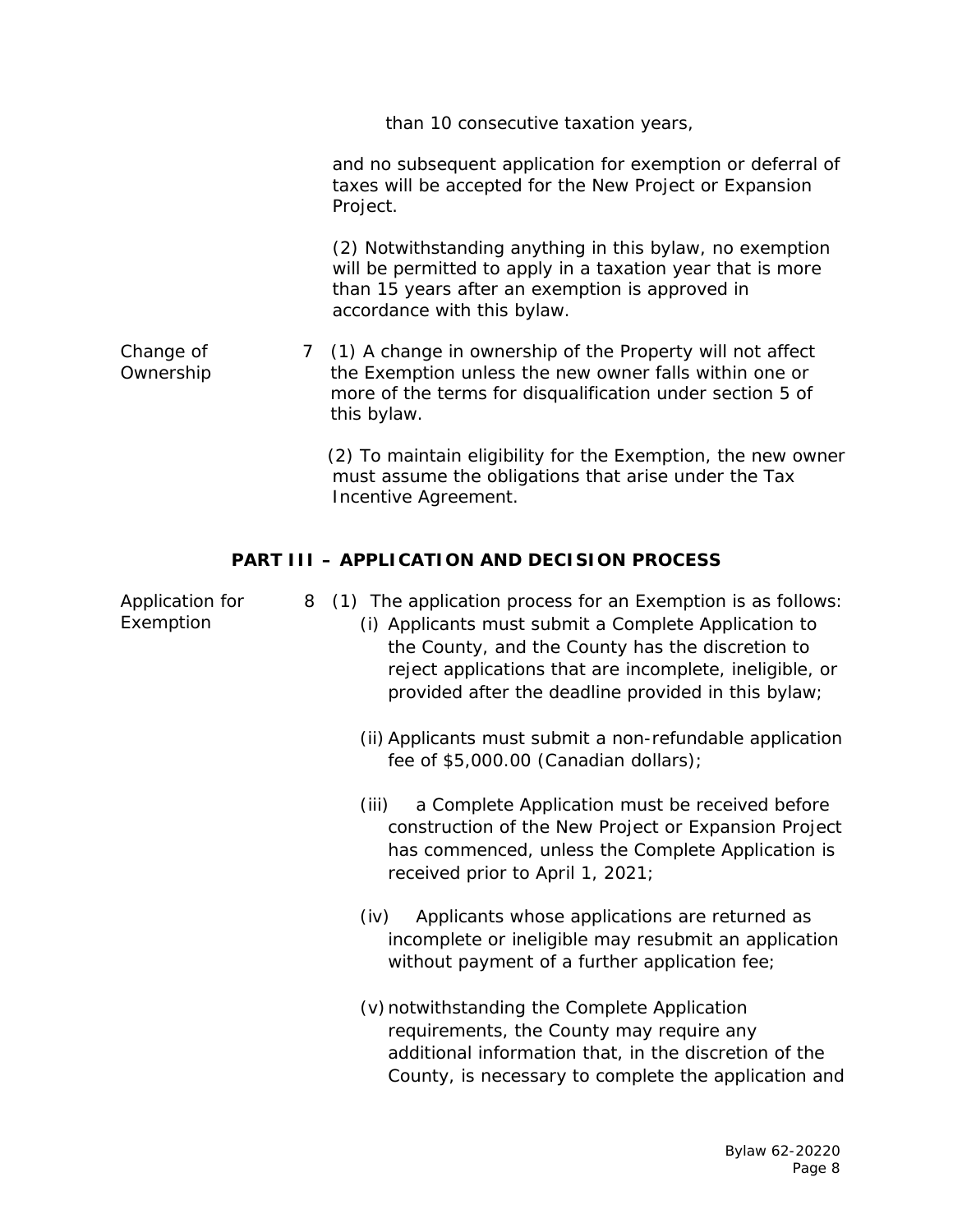|                          | may require the Applicant's consent to be given for<br>the County to obtain such additional information;                                                                                                                                                                                                                                                                    |
|--------------------------|-----------------------------------------------------------------------------------------------------------------------------------------------------------------------------------------------------------------------------------------------------------------------------------------------------------------------------------------------------------------------------|
|                          | (vi)<br>Complete Applications may be considered and<br>approved in accordance with this bylaw before<br>construction on the qualifying property is complete;<br>however, the Exemption will not apply until all<br>construction on the Qualifying Property is complete,<br>the development is inspected and approved, and the<br>Commercial Operation Date takes place; and |
|                          | the County will advise Applicants in writing if<br>(vii)<br>their application is accepted for consideration.<br>Applications accepted for consideration will become<br>the property of the County and may not be<br>returned.                                                                                                                                               |
|                          | 9<br>(1) The Chief Commissioner will receive and consider<br>Complete Applications within the provisions of this bylaw<br>and may consult with, obtain information from, and verify<br>information with other employees or agents of the County,<br>other governments, government agencies, or persons.                                                                     |
| Decision on<br>Exemption | 10 The Chief Commissioner will consider each application and:                                                                                                                                                                                                                                                                                                               |
|                          | (a) grant the Exemption and enter into a Tax Incentive<br>Agreement with the Applicant; or                                                                                                                                                                                                                                                                                  |
|                          | (b) reject the application and advise the Applicant with<br>written reasons as to why.                                                                                                                                                                                                                                                                                      |
|                          | 11 The Chief Commissioner is authorized to enter into a Tax<br>Incentive Agreement with the Applicant if an Exemption is<br>granted.                                                                                                                                                                                                                                        |
|                          | 12 (1) The Chief Commissioner will issue a written Decision to<br>the Applicant outlining the following information:                                                                                                                                                                                                                                                        |
|                          | (a) whether a Property qualifies for the Exemption, and<br>the years to which the Exemption applies, which<br>must not include any taxation year earlier than the<br>taxation year in which the Exemption is granted, if<br>applicable;                                                                                                                                     |
|                          | (b) any reason why the Property fails to qualify for the<br>Exemption and provide the date by which an                                                                                                                                                                                                                                                                      |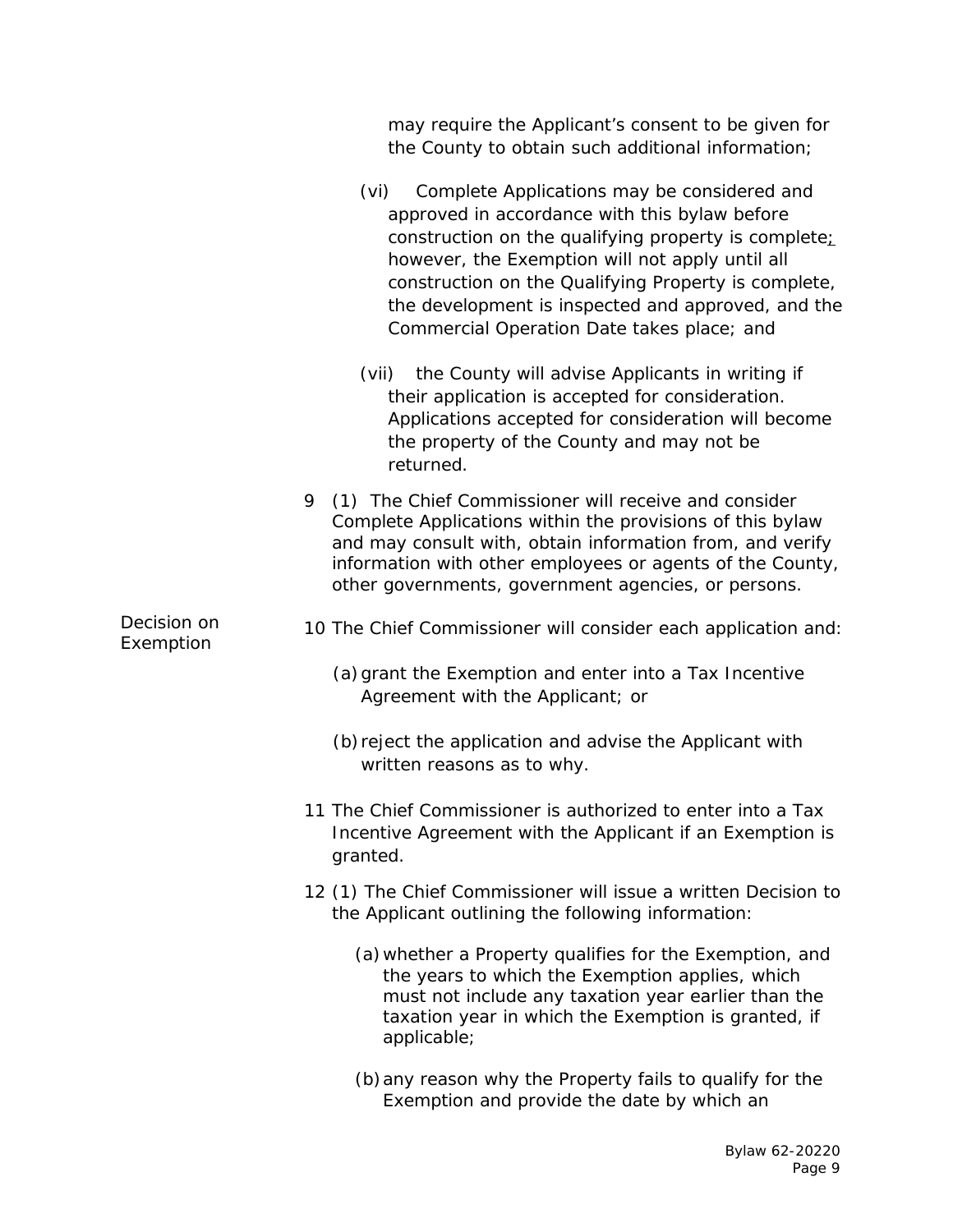application for an appeal to Council must be made;

- (c) the extent of any exemptions granted on the Property pursuant to the terms of this bylaw; and
- (d)any conditions, the breach of which will result in the loss of the Exemption and the taxation year or years in which the conditions apply.

(2) In issuing a Decision under subsection (1), and in the Tax Incentive Agreement, the Chief Commissioner may set conditions requiring the Applicant to provide information requested by the County to enable the County to monitor whether the Property continues to meet the terms of this bylaw throughout the period for which the Exemption is granted, or to ensure that the calculation of the Exemption is accurate, including the provision by the Applicant of consent for the disclosure of such information to the Chief Commissioner by employees or agents of the County, other governments, government agencies, or other persons.

(3) It will be a deemed condition of all Decisions that section 5 of this bylaw be complied with on an ongoing basis.

(4) At any time, the Chief Commission may require the Applicant to provide any documents as the Chief Commissioner may deem necessary to verify any information contained in the application or to confirm ongoing compliance with the eligibility criteria of the Exemption.

(5) When a condition of the Decision is breached, a Property no longer qualifies for an exemption under this bylaw, or information becomes available that shows that the Property should not qualify for an exemption under this bylaw, the Chief Commissioner will issue a written Decision cancelling the exemption, provide an explanation why the exemption has been cancelled, and what criterion or conditions must be met in order for the exemption to be reinstated, if applicable. The written Decision will also provide the date in which an appeal to Council must be submitted.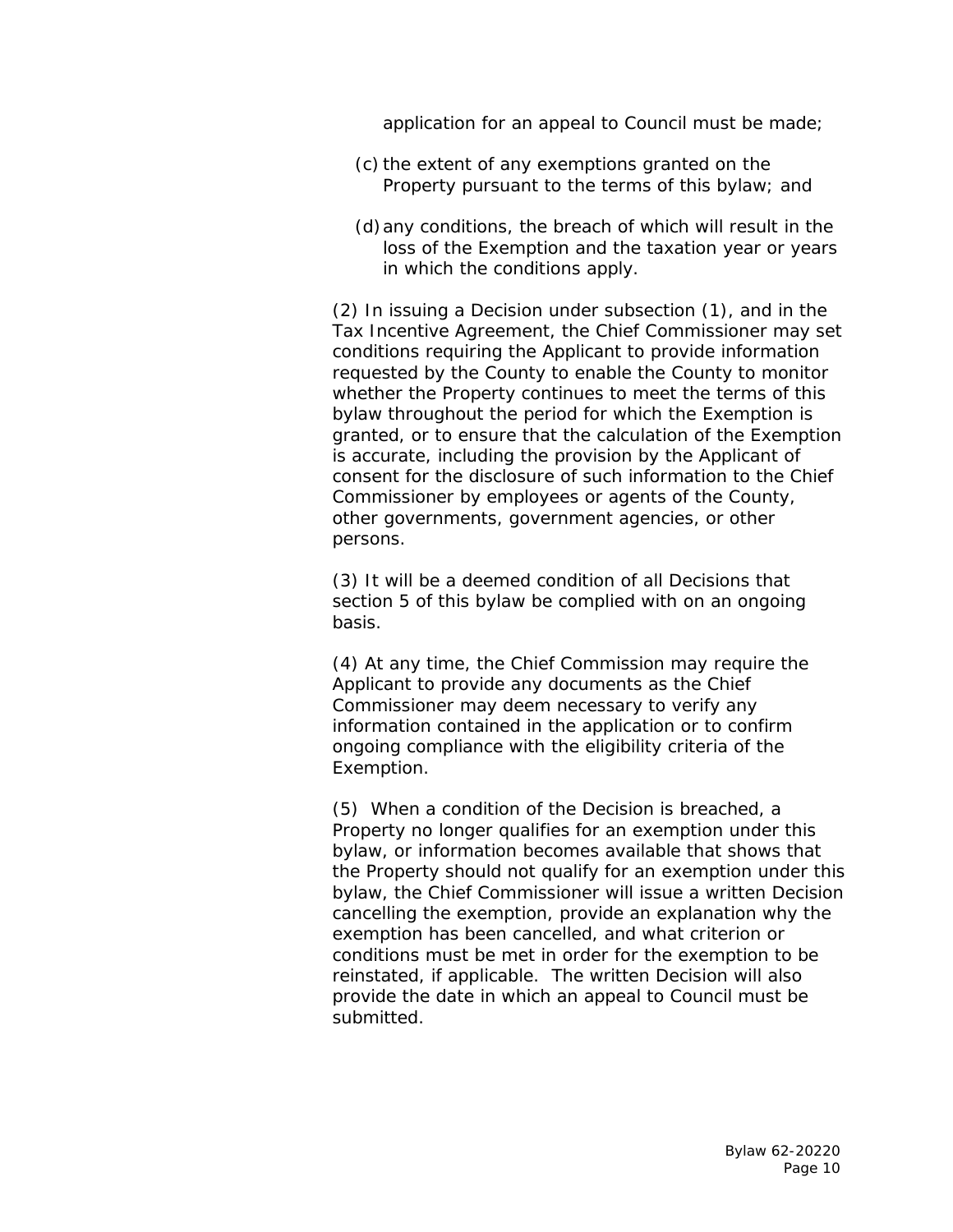| Calculation of the<br>Non-Residential | PART III - CALCULATION AND APPLICATION OF THE<br><b>EXEMPTION</b>                                                                                                                                                                                                                                                                                                                                                          |
|---------------------------------------|----------------------------------------------------------------------------------------------------------------------------------------------------------------------------------------------------------------------------------------------------------------------------------------------------------------------------------------------------------------------------------------------------------------------------|
| Exemption                             | 13 (1) An Exemption granted pursuant to this bylaw will be<br>calculated and applied in accordance with this section.                                                                                                                                                                                                                                                                                                      |
|                                       | (2) The amount of exempt taxes that will form the<br>Exemption for the non-residential portion of the Property<br>will be based on the following formula:                                                                                                                                                                                                                                                                  |
| Calculation of a<br>Machinery and     | 1% of the non-residential Eligible Capital Costs.                                                                                                                                                                                                                                                                                                                                                                          |
| Equipment<br>Exemption                | (3) The amount of exempt taxes that will form the<br>Exemption for the machinery and equipment portion of the<br>Property will be based on the following formula:                                                                                                                                                                                                                                                          |
|                                       | 1% of the machinery and equipment Eligible Capital<br>Costs.                                                                                                                                                                                                                                                                                                                                                               |
|                                       | (4) For greater clarity, where Eligible Capital Costs include<br>both expenditures on machinery and equipment and non-<br>residential property, the Eligible Capital Costs will be<br>allocated to each class of property for the purposes of<br>calculating the Exemption under this section.                                                                                                                             |
|                                       | $(4)$ Despite subsection $(1)$ and subsection $(2)$ , in no case<br>will the amount of the Exemption exceed the amount of<br>taxes that would have been imposed on the portion of a<br>Property that qualifies as an Expansion Project or the taxes<br>that would have been imposed on the New Project, for<br>non-residential property or machinery and equipment<br>respectively, if the Exemption had not been applied. |
| Maximum<br>Exemption                  | (5) No exemption will be granted to exempt any education<br>requisition, housing requisition or any other requisition<br>including a designated industrial property requisition.                                                                                                                                                                                                                                           |
|                                       | 14 (1) The Exemption will be allocated as follows:                                                                                                                                                                                                                                                                                                                                                                         |
|                                       | (a) for all eligible tax years identified in the Tax Incentive<br>Agreement, the Qualifying Property will receive a<br>maximum 25% exemption on the incremental<br>increase in the annual property taxes levied upon the<br>Qualifying Property based on the increase in the<br>assessed value of the Qualifying Property attributable<br>to the new construction relating to the New Project or                           |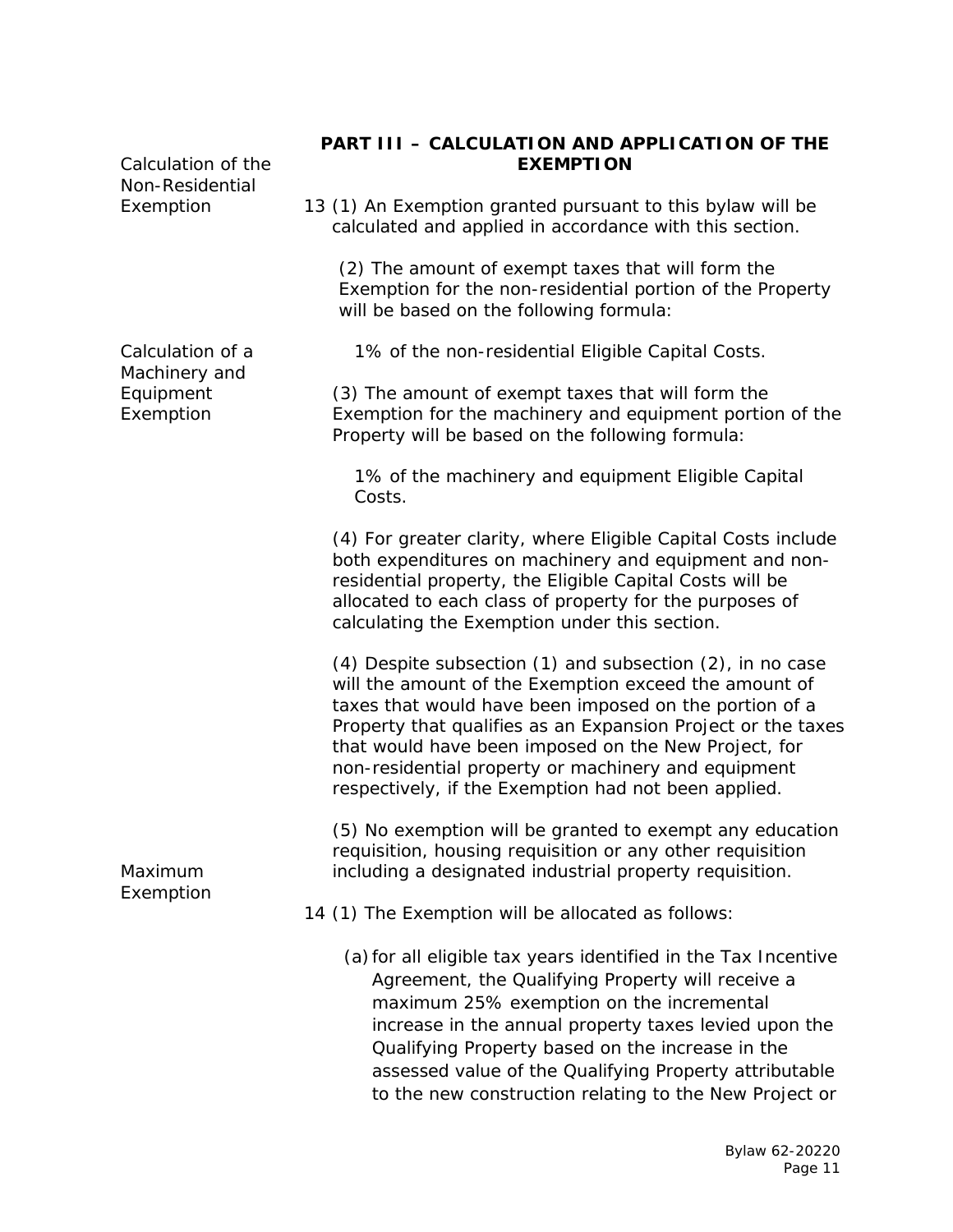Commencement of Exemption Tax Incentive Agreement granted in that taxation year; (b) notwithstanding anything in this bylaw, if the remaining amount of the Exemption is less than 25% of the incremental increase in the annual property taxes levied upon the Qualifying Property in the assessed value of the Qualifying Property attributable to the new construction relating to the New Project or Expansion Project for which the tax incentive has been granted, the exemption for that taxation year will equal the remaining amount of the Exemption; (c) notwithstanding anything in this bylaw, if in the final year of the taxation years for which the Exemption may be applied, the remaining amount of the Exemption is more than 25% of the incremental increase in the annual property taxes levied upon the Qualifying Property in the assessed value of the Qualifying Property attributable to the new construction relating to the New Project or Expansion Project for which the tax incentive has been granted, the balance of the Exemption over the 25% will be cancelled and the Applicant will have no further right to Exemption. (3) For greater clarity, in no case will an exemption on non-residential property be applied to taxes on machinery and equipment and in no case will an exemption on machinery and equipment be applied to taxes on nonresidential property. 15 The Exemption will begin in effect when: (a) the Commercial Operation Date is reached; and (b)the Applicant has demonstrated that all applicable conditions of the Decision, the Tax Incentive Agreement and requirements under this bylaw have been met. 16 A Tax Incentive Agreement will be required for all granted Exemptions. The Tax Incentive Agreement will include the following:

Expansion Project for which the tax incentive has been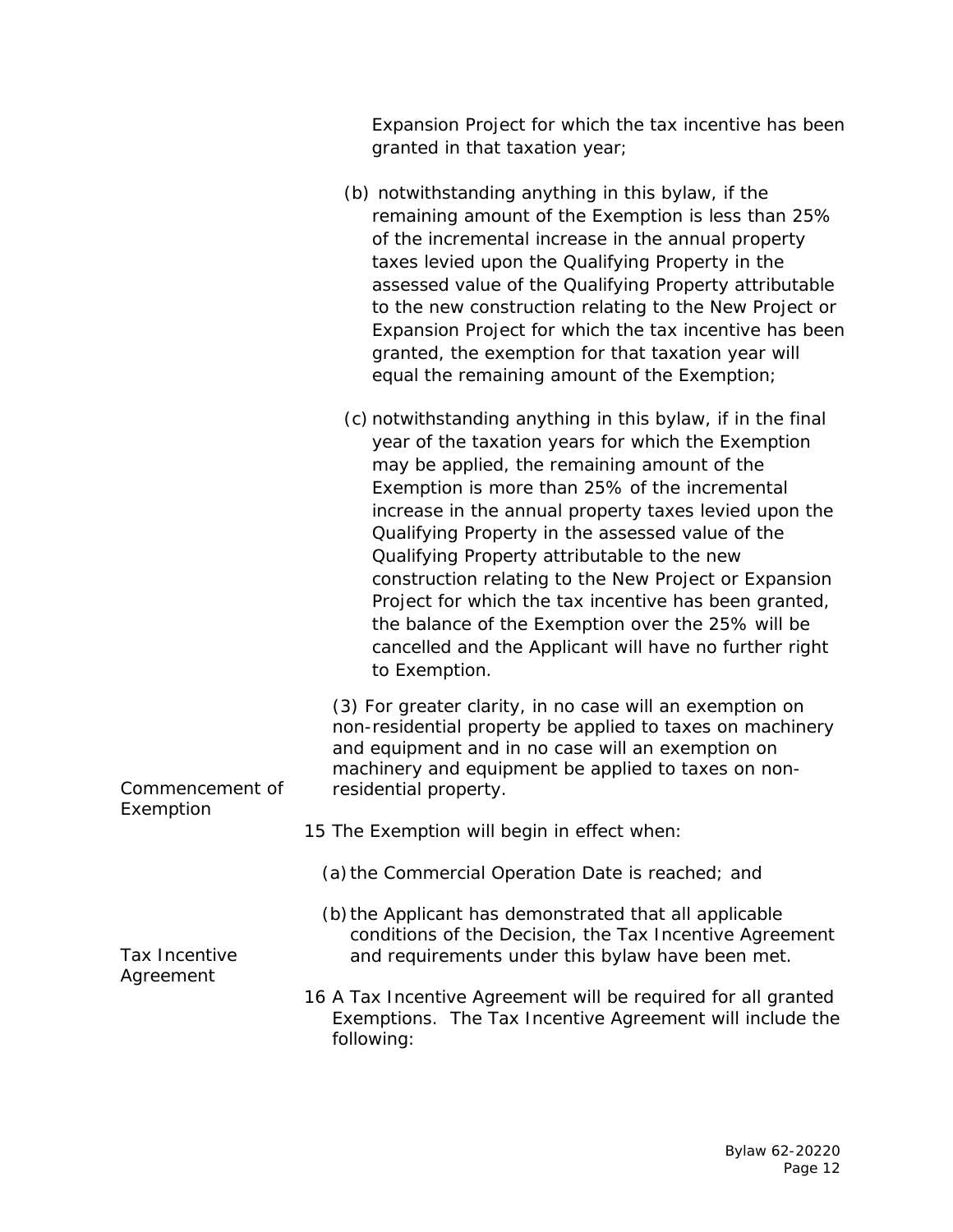| (a) the taxation years to which the Exemption applies,<br>which must not include any taxation year earlier than<br>the taxation year in which the Exemption is granted;                                                                                                                               |
|-------------------------------------------------------------------------------------------------------------------------------------------------------------------------------------------------------------------------------------------------------------------------------------------------------|
| (b) conditions the breach of which will result in cancellation<br>of the Tax Incentive Agreement and the Exemption,<br>and the taxation year or years to which the conditions<br>apply;                                                                                                               |
| (c) the date which the Exemption will begin in effect, which<br>will be the Commercial Operation Date;                                                                                                                                                                                                |
| (d) the amount of the Exemption, to be calculated and<br>allocated in accordance with section 13 and section 14<br>of this bylaw; and                                                                                                                                                                 |
| (e) any other information or conditions provided by the<br>County.                                                                                                                                                                                                                                    |
| 17 (1) If at any time after an Exemption is granted, the<br>County determines that:                                                                                                                                                                                                                   |
| (a) the Applicant or their application did not meet or<br>ceased to meet any of the criteria in which formed<br>the basis of granting the Exemption; or                                                                                                                                               |
| (b) there was a breach of any condition of the Tax<br>Incentive Agreement;                                                                                                                                                                                                                            |
| the County may cancel the Exemption for the taxation year<br>or years in which the criterion was not met or to which the<br>condition applies.                                                                                                                                                        |
| (2) A written Decision to cancel an Exemption must be<br>provided to the Applicant and must include reasons for the<br>cancellation, identify the taxation year or years to which the<br>cancellation applies, and provide the date by which an<br>application for an appeal to Council must be made. |
|                                                                                                                                                                                                                                                                                                       |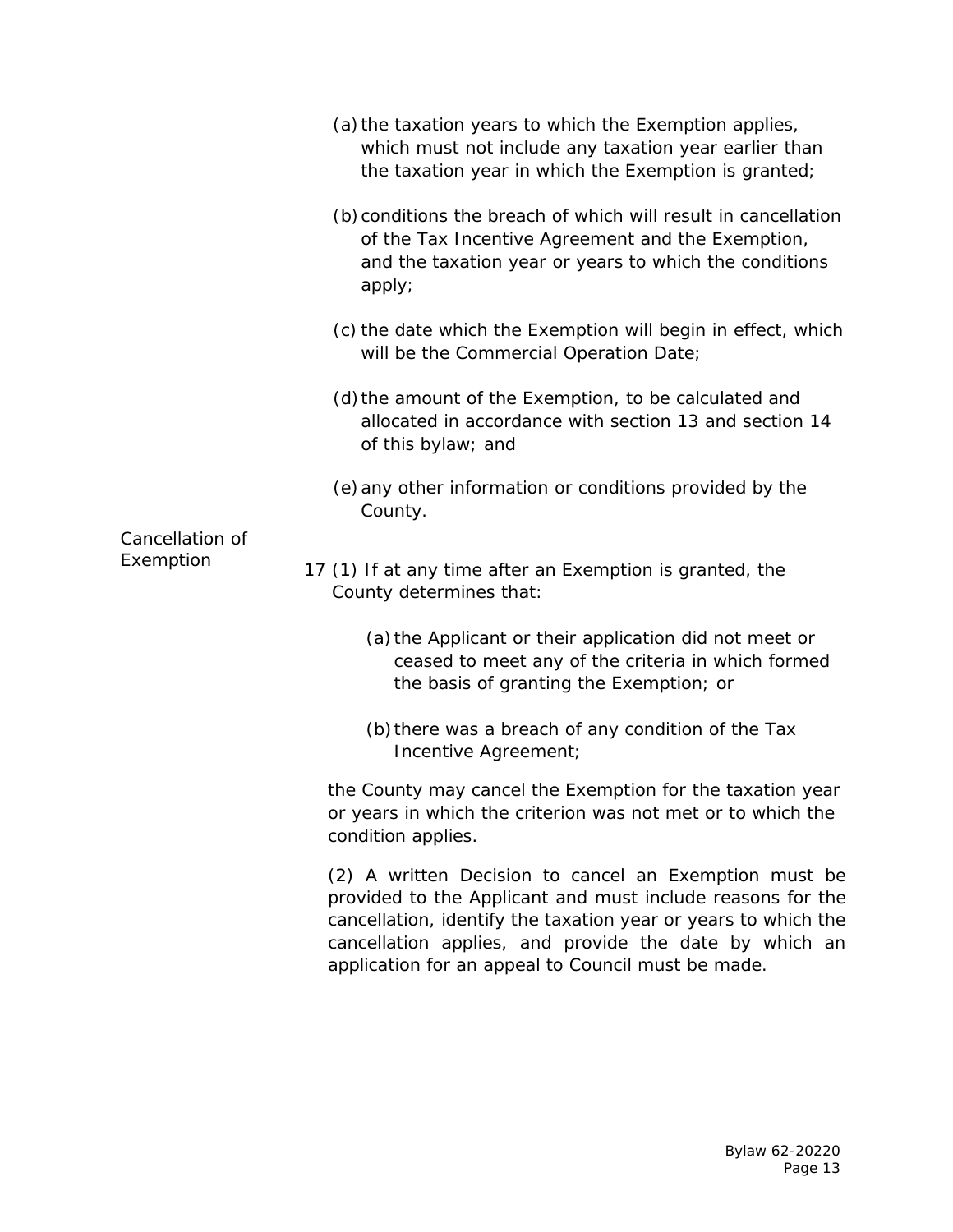### **PART IV – APPEAL TO COUNCIL**

Appeal of Decision

- 18 (1) An Applicant may appeal to Council in the following situations:
	- (a) an Application for Exemption is refused or rejected;
	- (b)an Exemption is cancelled for one or more taxation years;
	- (c) a Tax Incentive Agreement is cancelled; or
	- (d)content of the Tax Incentive Agreement is inconsistent with the bylaw or the Municipal Government Act.
	- (2)A request for appeal must be submitted in writing to the Chief Commissioner within 30 days of:
		- (a)written notice being sent to the Applicant that an application has been refused or rejected;
		- (b)written notice being sent to the Applicant that an Exemption is cancelled for one or more taxation years;
		- (c) written notice being sent to the Applicant that a Tax Incentive Agreement is cancelled; or
		- (d)execution of a Tax Incentive Agreement
	- as the case may be.
	- (3)Council will consider an appeal at:
		- (a) a regularly scheduled meeting of Council; or
		- (b) a special meeting of Council.
	- (4)Remedies available to Council upon conclusion of an appeal are: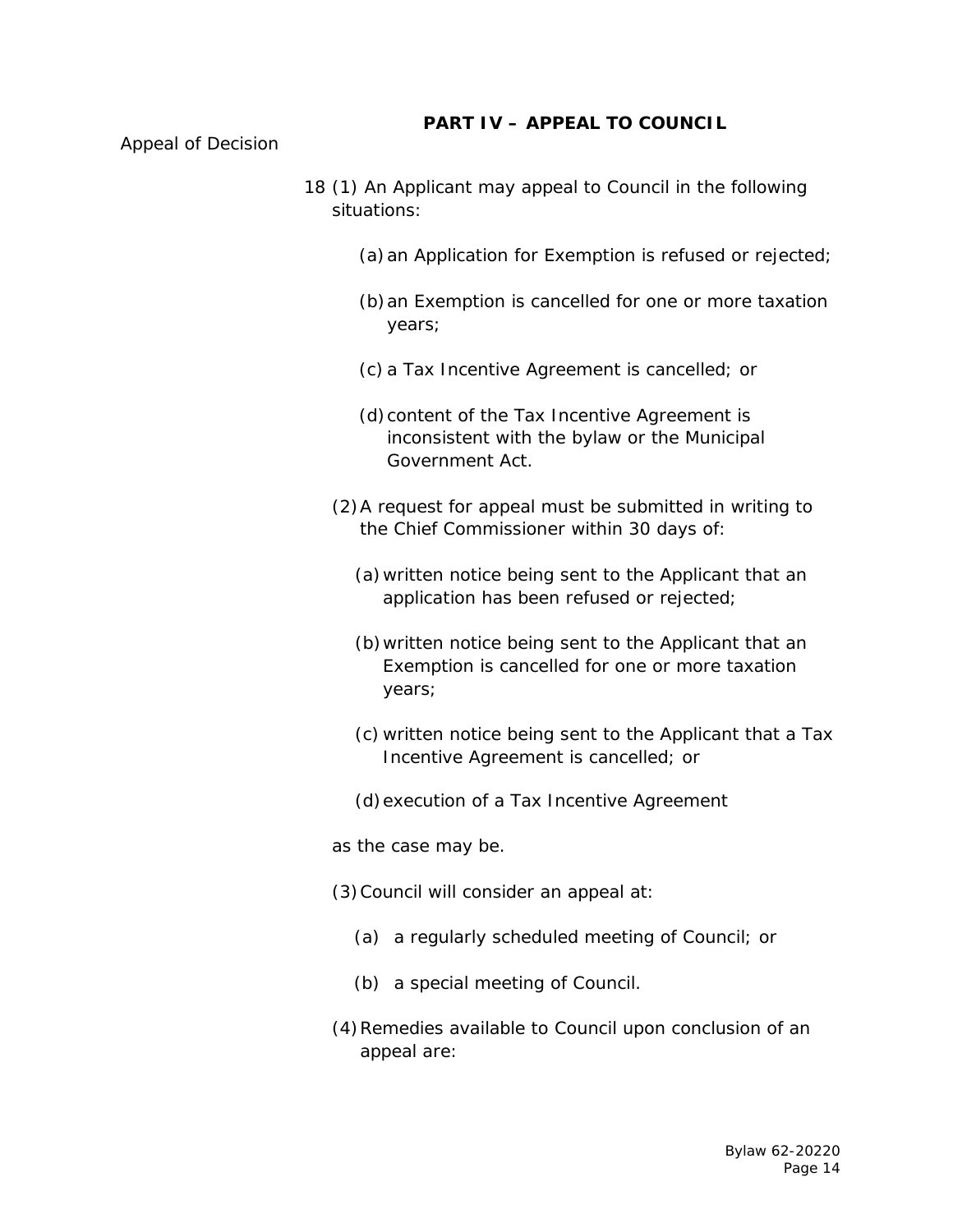|                       | Council may uphold or revoke a decision of the<br>(a)<br>Chief Commissioner with respect to the outcome of<br>an application or cancellation of an Exemption or<br>Tax Incentive Agreement; or |
|-----------------------|------------------------------------------------------------------------------------------------------------------------------------------------------------------------------------------------|
|                       | (b) Council can revise or direct the Chief Commissioner<br>to revise a Tax Incentive Agreement.                                                                                                |
|                       | (5) In accordance with section 460(7) of the Municipal<br>Government Act, complaints about a Decision may not<br>be made to the assessment review board.                                       |
| <b>Effective Date</b> |                                                                                                                                                                                                |
|                       | <b>PART V - COMING INTO EFFECT</b>                                                                                                                                                             |

19 This bylaw comes into effect January 1, 2021.

FIRST READING: December 8, 2020

SECOND READING: December 8, 2020

THIRD READING: December 8, 2020

SIGNED THIS 15th day of December, 2020.

Rod Frank

\_\_\_\_\_\_\_\_\_\_\_\_\_\_\_\_\_\_\_\_\_\_\_\_\_ MAYOR

Sandy Bugeja

\_\_\_\_\_\_\_\_\_\_\_\_\_\_\_\_\_\_\_\_\_\_\_\_\_\_\_\_\_\_ A/DIRECTOR, LEGISLATIVE AND LEGAL SERVICES